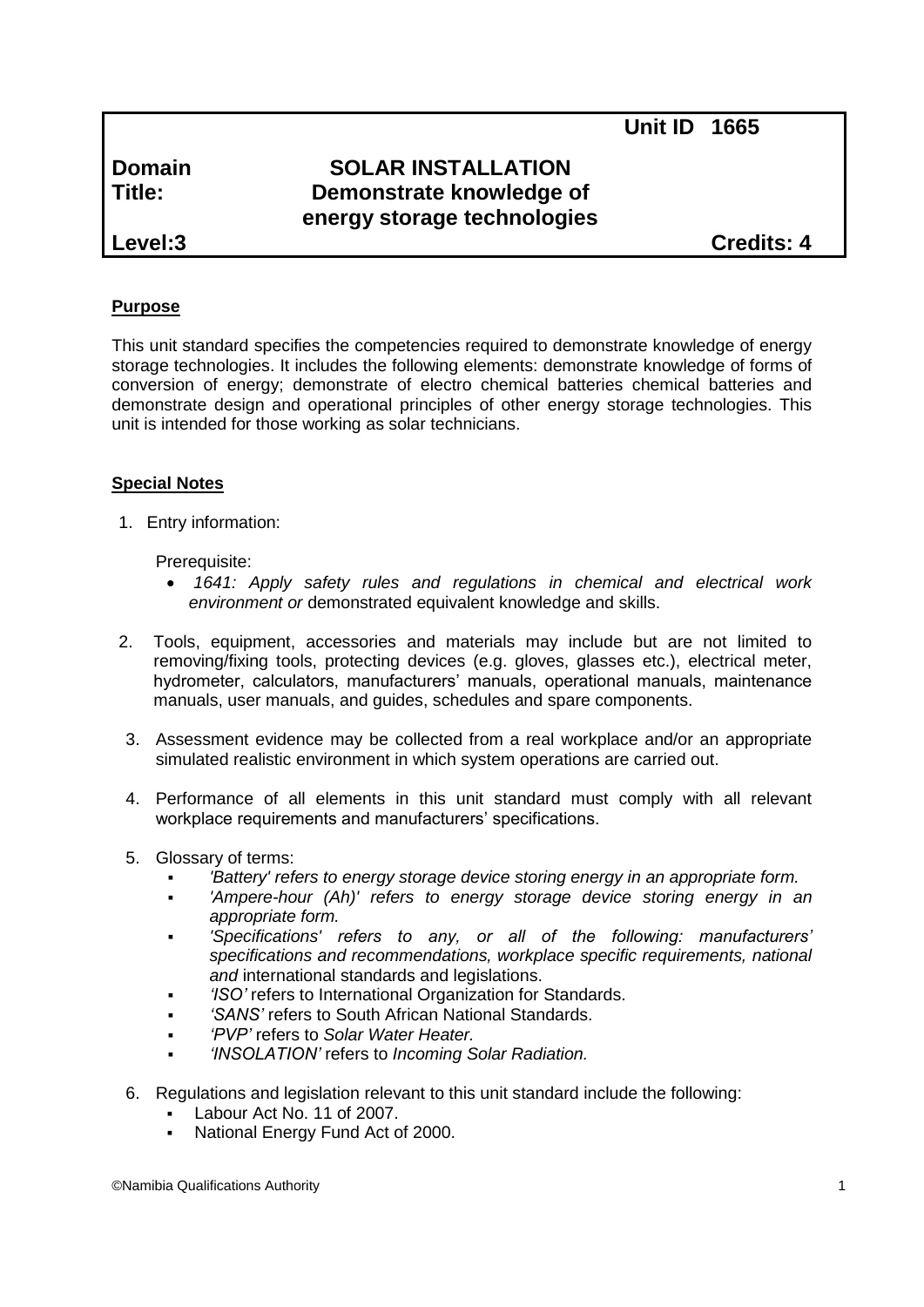- Occupational Health and Safety Regulations No. 18, 1997 and all subsequent amendments.
- ISO 14001 (Environmental Management Standard) and all subsequent amendments to any of the above.

## **Quality Assurance Requirements**

This unit standard and others within this subfield may be awarded by institutions which meet the accreditation requirements set by the Namibia Qualifications Authority and the Namibia Training Authority and which comply with the national assessment and moderation requirements. Details of specific accreditation requirements and the national assessment arrangements are available from the Namibia Qualifications Authority on [www.namqa.org](http://www.namqa.org/) and the Namibia Training Authority on [www.nta.com.na.](http://www.nta.com.na/)

#### **Elements and Performance Criteria**

## **Element 1: Demonstrate knowledge of forms of energy and principle of conversion of energy**

## **Range**

Demonstration of knowledge of forms of energy and principles of energy conservation may include but not limited to technical definition of energy, units of energy (e.g. joule, kWh, BTU etc.), explanation and use of the principle of energy conversion in storage, basic calculations including energy conversion and efficiency.

#### **Performance criteria**

- 1.1 Definition of energy and units of energy discussed.
- 1.2 Forms of energy explained and discussed.
- 1.3 Energy conversion principle explained.
- 1.4 Basic calculation about energy conversion and efficiency explained and discussed.

#### **Element 2: Demonstrate knowledge of electro chemical batteries**

#### **Range**

Demonstration of knowledge of forms of electro-chemical batteries may include but not limited to principles of electro-chemical energy conversion, differentiate between a cell and battery, primary and secondary batteries, types of commercial batteries, design and operational principles of batteries, care, handling and maintenance of batteries. Also to include rating and standard units of batteries i.e. ampere-hours as a measure of charge, basic calculations related to sizing, efficiency etc.

#### **Performance criteria**

2.1 Primary Cell is explained.